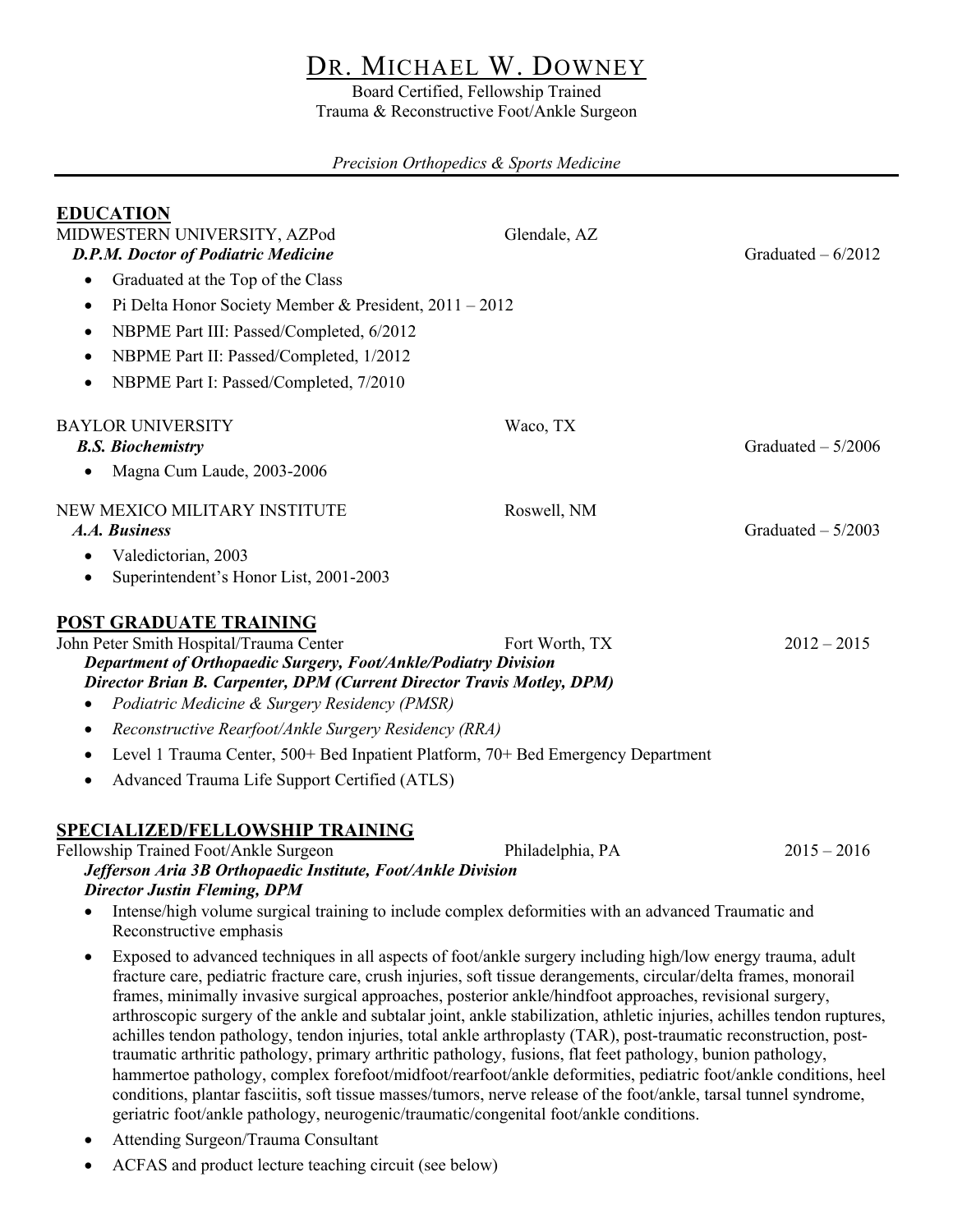• Multiple research/publication submissions (see below)

#### **EMPLOYMENT**

Precision Orthopedics & Sports Medicine Fort Worth, TX/Southlake, TX 05/2021–Present • Intense/high volume surgical practice of sports injuries, high and low energy trauma, complex injuries/deformities with an advanced reconstructive emphasis of the Foot/Ankle

| while all advanced reconsulative emphasis of the Pool Alikie |                  |                     |
|--------------------------------------------------------------|------------------|---------------------|
| Trinity Foot & Ankle Specialists, PLLC                       | Fort Worth, TX   | 08/2016-05/2021     |
| Associate                                                    |                  |                     |
| Aria 3B/Jefferson Orthopaedic Institute                      | Philadelphia, PA | 08/2015-08/2016     |
| Attending Surgeon/Trauma Consultant                          |                  |                     |
| <b>Fellowship Training</b><br>$\bullet$                      |                  |                     |
| John Peter Smith Hospital/Trauma Center                      | Fort Worth, TX   | $07/2012 - 07/2015$ |
| Department of Orthopedics, Division of Foot/Ankle/Podiatry   |                  |                     |

- Residency Training
- Internship Training

#### **BOARD CERTIFICATION**

- American Board of Foot & Ankle Surgery (ABFAS) *Reconstructive Rearfoot/Ankle Surgery Board Certified* 04/2019 (Expires 08/31/2029)
- American Board of Foot & Ankle Surgery (ABFAS) *Foot Surgery Board Certified* 04/2019 (Expires 08/31/2029)
- American Board of Orthopedic Podiatric Medicine (ABPM) Certified 10/2015 (Expires 12/31/2025)

# **MEDICAL LICENSURE**

- Texas State Board of Podiatric Medicine License #2157
- Pennsylvania State Board of Podiatric Medicine License #SC006631
- NPI #1932467396
- DEA # (*Upon Request)*

#### **HOSPITAL PRIVILEGES**

| • Texas Health Southwest Hospital Fort Worth                                    | $08/2016$ – Present       |
|---------------------------------------------------------------------------------|---------------------------|
| Texas Health Hospital Southlake<br>$\bullet$                                    | $05/2021$ – Present       |
| Texas Health Harris Methodist Fort Worth                                        | $08/2016$ – Present       |
| LifeCare Hospital Fort Worth                                                    | $08/2016$ – Present       |
| -Limb Salvage Medical Director                                                  | $08/2018$ – Present       |
| Baylor Scott & White Surgical Hospital Fort Worth                               | $08/2016$ – Present       |
| Baylor Scott & White Surgical Hospital Trophy Cub                               | $06/2021 -$ Present       |
| Baylor Scott & White Surgicare Oakmont Fort Worth                               | $08/2016 -$ Present       |
| Baylor Scott & White Surgicare Grapevine                                        | $06/2021$ – Present       |
| Baylor Scott & White All-Saints Fort Worth                                      | $12/2020$ – Present       |
| INDUSTRY CONSULTANT                                                             |                           |
| Arthrex, Medical Education Consultant, Product Development/Design Surgeon       | $01/2019$ – Present       |
| $\sim$ dulus emperor Concrete Dustant Design Develope DOCC Deviation Text Tree. | $0.2010$ $\sum_{n=2}^{8}$ |

- *Arthrosurface,* Surgeon Product Design/Royalties BOSS Revision Total Toe 02/2019 Present
- *Orthofix*, Extremity Fixation Medical Education Consultant 01/2018 12/2019 • *Wright Medical*, Biologics/Ankle Medical Education Consultant 03/2019 – 12/2019

# **ADDITIONAL TRAINING/AFFILIATIONS**

| • Faculty, ACFAS ASC Committee                     | $2021 -$ Present |
|----------------------------------------------------|------------------|
| • Faculty, Arthrex Foot/Ankle Symposium, Naples FL | 11/2021          |
| • Manuscript Review, Trauma/Recon, ACFAS           | 10/2021          |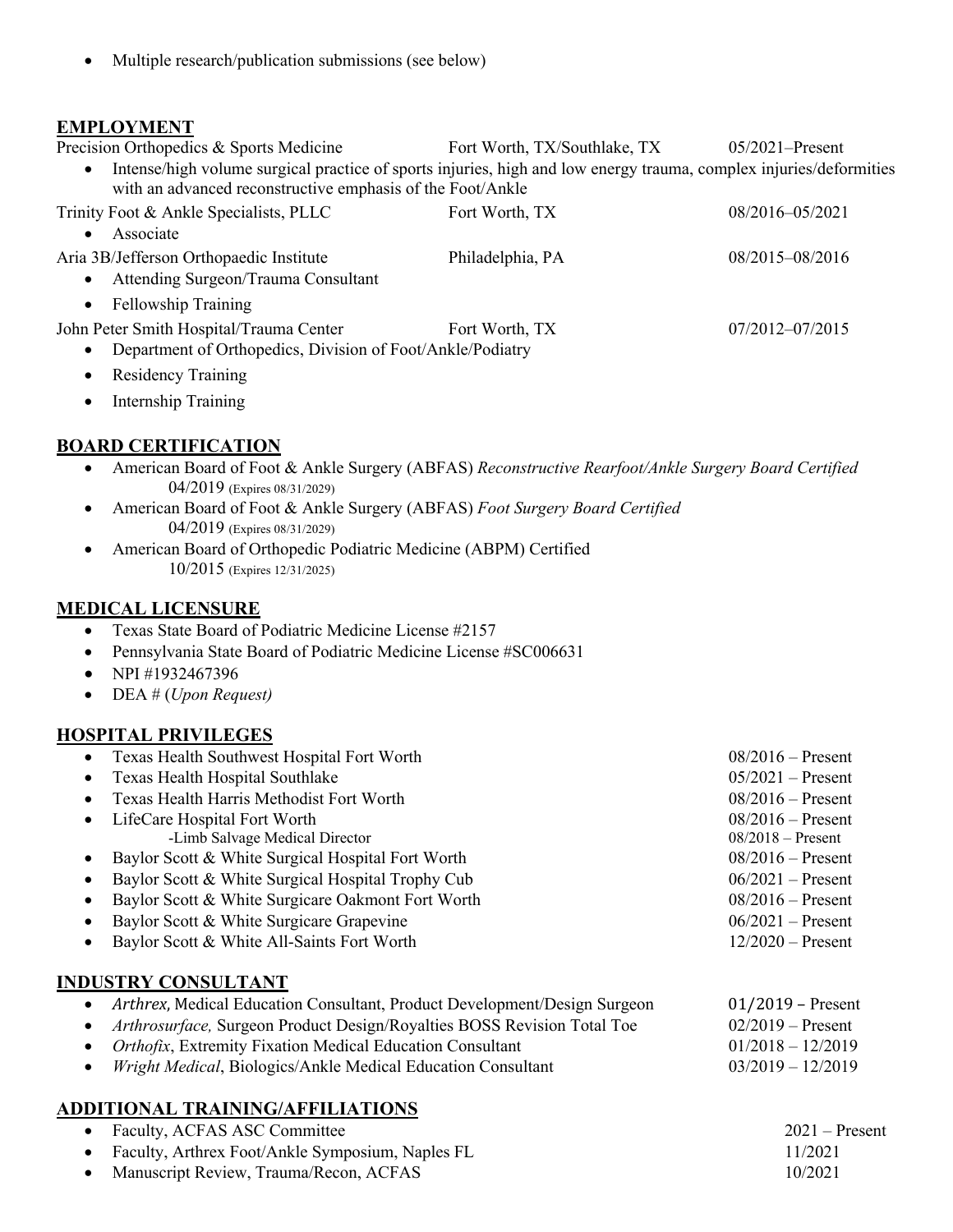| ٠         | Faculty, Arthrex Forefoot Innovations Course, Naples FL                                   | 07/2021          |
|-----------|-------------------------------------------------------------------------------------------|------------------|
| $\bullet$ | Faculty, Arthrex Surgical Symposium III, Naples FL                                        | 06/2021          |
| $\bullet$ | Faculty, Arthrex Foot/Ankle Fellows Course, Naples FL                                     | 04/2021          |
| $\bullet$ | Faculty, Arthrex Surgical Symposium III, Naples FL                                        | 10/2020          |
| $\bullet$ | Editorial Board, Journal of Orthopaedics Science & Research                               | $2020$ – Present |
| $\bullet$ | Editorial Board, CPQ Orthopaedics Journal                                                 | $2020$ – Present |
| $\bullet$ | Faculty, Orthofix IM Nail/Ex Fix Fellows Course, San Antonio TX                           | 02/2020          |
| ٠         | Faculty, Orthofix IM Nail/Ex Fix Rep Training Course, Lewisville TX                       | 11/2019          |
| $\bullet$ | Arthrex Orthopedic Innovation & Technology Forum, Naples FL                               | 10/2019          |
| $\bullet$ | Arthrex MIS Minimally Invasive Surgery Course, Naples FL                                  | 05/2019          |
| $\bullet$ | Faculty, Orthofix IM Nail/Ex Fix Resident Course, ACFAS Conference, Fort Worth TX         | 04/2019          |
| $\bullet$ | Faculty, Arthrex Texas Residency Course, Grapevine TX                                     | 03/2018          |
| $\bullet$ | Faculty, Orthofix IM Nail/Ex Fix Fellows Course, ACFAS Conference, New Orleans LA         | 02/2019          |
| $\bullet$ | Arthrex Surgical Podiatry Futures Forum, Naples FL                                        | 11/2018          |
| $\bullet$ | Wright Medical Advances in Foot & Ankle Surgery, New York NY,                             | 11/2018          |
| $\bullet$ | Faculty, Arthrex Fellows Course, Naples FL                                                | 04/2018          |
| $\bullet$ | FORE, Current Solutions in Orthopaedic Foot/Ankle Surgery, Tampa FL,                      | 02/2018          |
| ٠         | Editor/Reviewer, Asian Journal of Orthopaedic Research,                                   | $2018 -$ Present |
| $\bullet$ | Editor/Reviewer, International Journal of Foot & Ankle,                                   | $2018 -$ Present |
| $\bullet$ | Integra Cadance Total Ankle Replacement Course, Fort Worth TX                             | 11/2017          |
| $\bullet$ | Wright Medical Advances in Foot & Ankle Surgery, New York NY                              | 11/2017          |
| ٠         | Integra Flap Course, Portland OR                                                          | 08/2017          |
| $\bullet$ | Orthofix Advanced Flap Surgery Techniques, Chicago IL                                     | 08/2017          |
| $\bullet$ | Wright Medical Inbone II/Infiniti/Prophecy Total Ankle Replacement Course, Memphis TN     | 04/2017          |
| $\bullet$ | Stryker/STAR Total Ankle Replacement Course, Philadelphia PA                              | 06/2016          |
| $\bullet$ | Zimmer/Biomet Current Concepts in Total Ankle Replacement Course, Plano TX                | 02/2016          |
| $\bullet$ | Instructor Ankle Fracture Cadaver Workshop, ACFAS Conference, Austin TX                   | 02/2016          |
| $\bullet$ | Instructor Ex Fix Cadaver Workshop, ACFAS Conference, Austin TX                           | 02/2016          |
| $\bullet$ | Editor/Reviewer, Trauma, Journal of Foot & Ankle Surgery                                  | $2015 -$ Present |
| $\bullet$ | Complete Total Ankle Replacement Course, Newport RI                                       | 05/2015          |
| $\bullet$ | Editorial Board, Clinical Journal of Orthopaedics & Rheumatology                          | $2014 -$ Present |
|           | Anatomy Lab Instructor, Dept of Orthopaedics, UNT Health Science Center                   | $2014 - 2015$    |
|           | Orthofix Advanced Ex Fix Hospital Based Training, Texas Scottish Rite Hospital, Dallas TX | 05/2014          |
|           | Orthofix Advanced Ex Fix Hospital Based Training, St. Franciscan Hospital, Seattle WA     | 05/2014          |
|           | Midas Rex Medtronic Institute Training, Fort Worth TX                                     | 04/2014          |
|           | AO/AAFAO Advanced Foot & Ankle Course, Memphis TN                                         | 04/2014          |
| $\bullet$ | Orthofix Institute Fundamentals of Extremity Fixation Training, Lewisville TX             | 03/2014          |
| $\bullet$ | ACFAS Foot & Ankle Arthroscopy Course, Chicago IL                                         | 12/2013          |
| $\bullet$ | ACFAS Simple to Complex Forefoot Revisional Surgery Workshop, Dallas TX                   | 11/2013          |
| $\bullet$ | AO/ASIF Basic Foot & Ankle Course, New Orleans LA                                         | 02/2013          |
| $\bullet$ | Advanced Trauma Life Support (ATLS) Certified                                             | $2012 - 2016$    |
|           | Advanced Cardiac Life Support (ACLS) Certified                                            | $2015 - 2017$    |
|           | Basic Life Support (BLS) Certified                                                        | $2015 - 2017$    |

# **PUBLICATION-TEXTBOOKS**

• Complications in Foot & Ankle Surgery: Management Strategies*.* Editors: Michael Lee, Jordan Grossman. *Talar Fractures, The Injury, The Management, and The Aftermath. Springer International Publishing, Orthopaedics.*  DOI 10.1007/978-3-319-53686-6. eBook ISBN 978-3-319-53686-6

# **PUBLICATION-MANUSCRIPTS**

- Primary Arthrodesis in Severely Comminuted Fractures*. Clin Podiatr Med Surg.* 2017 (0891-8422/17), DOI:10.1016/j.cpm.2017.12.006
- *In Situ* Tarsalmetatarsal Dowel Arthrodesis with Trephine Reamers and Cancellous Bone Plugs: A Technique Guide and Case Report. *The Journal of Arthritis*. Vol 5:198. 2016, DOI:10.4172/2167-7921.1000198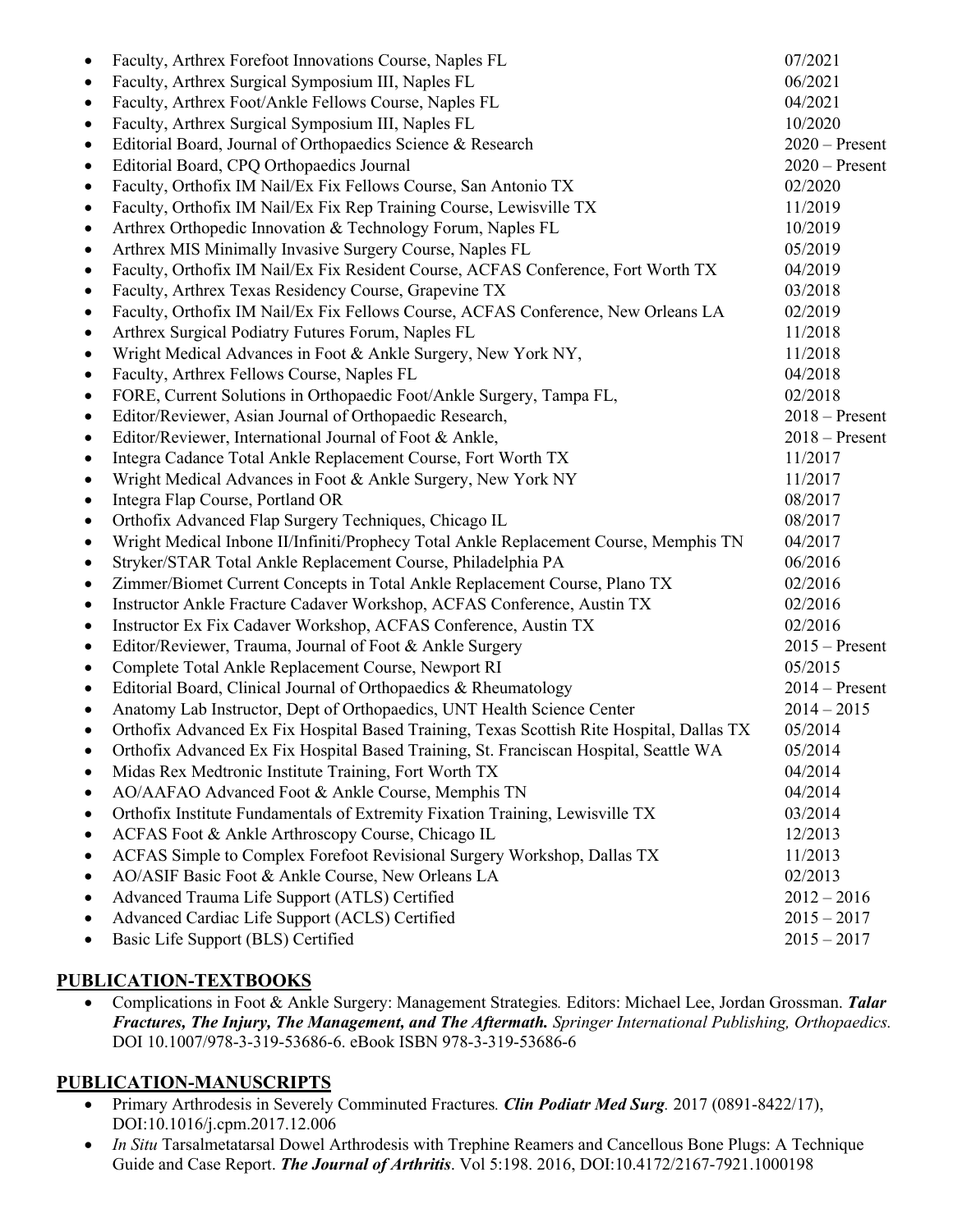- Comparing the Knotless Tension Band and the Traditional Stainless Steel Wire Tension Band Fixation for Medial Malleolus Fractures: A Retrospective Clinical Study. *Scientifica Orthopaedics.* Vol. 2016, Article ID 3201678. doi:10.1155/2016/3201678.
- The Bosworth Ankle Fracture: A Retrospective Case Series and Literature Review. *EC Orthopaedics.* Vol 3.1 (2016): 243-253
- Syndesmosis Injury with Concomitant Deltoid Disruption in a Trimalleolar Equivalent Ankle Fracture: A Case Report. *Ann Sports Med Res.* 2(8) (2015): 1049.
- Fully Threaded versus Partial Threaded Screws: Determining Shear in Cancellous Bone Fixation. *The Journal of Foot & Ankle Surgery.* 2015 Jul 23. S1067-2516(15)00180-5. DOI: 10.1053/j.jfas.2015.04.017.
- Gout Associated with Recurrent Aggressive Chronic Lymphocytic Leukemia (CLL): A Case Report. *Journal of Orthopaedics & Rheumatology***.** 1:1 (2014): 1-5.
- Dynamic Sonography: A Cadaveric Model for Evaluating Aseptic Loosening of the Total Ankle Arthroplasty. *The Journal of Foot & Ankle Surgery.* 2013 May-Jun;52(3):311-4. DOI: 10.1053/j.jfas.2013.02.015
- Bioengineered Tissues in Wound Healing: A Progress Report. *Expert Review of Dermatology.* 6.3 (2011): 255- 62. DOI:10.1586/edm.11.27

# **CURRENT RESEARCH**

- The Effect of Posterior Malleolar Fracture Fixation on Syndesmotic Stability in Rotational Ankle Fractures.
	- o In Process of submission
	- o Aria 3B Orthopaedic Institute, Philadelphia Pennsylvania

# **PRESENTATIONS/PUBLIC APPEARANCES**

- *Nanoscope Arthroscopy - Techniques/Tips/Tricks,* Arthrex Foot/Ankle Symposium, Naples, FL 11/2021
- *Achilles Repairs, Still Doing an Open Repair/Why?* Arthrex Foot/Ankle Symposium, Naples, FL 11/2021
- *Spring Ligament Repair AAFF Stage II,* Arthrex Foot/Ankle Symposium, Naples, FL 11/2021
- *MIS without the MIStakes,* Arthrex Foot/Ankle Symposium, Naples, FL 11/2021
- *Lateral Ankle Instability – Case Discussions,* Arthrex Foot/Ankle Symposium, Naples, FL 11/2021
- *Weber C Ankle Fractures, Do You Always Fix The Syndesmosis,* TPMA Southwest Foot & Ankle Conference, Las Colinas TX – 09/2021
- *Diabetic Ankle Fractures, MIPO,* TPMA Southwest Foot & Ankle Conference, Las Colinas TX 09/2021
- *Midfoot Fractures,* TPMA Southwest Foot & Ankle Conference, Las Colinas TX 09/2021
- *Innovations in Soft Tissue Surgery, Arthrex Lab,* TPMA Southwest Foot & Ankle Conference, Las Colinas TX 09/2021
- *Forefoot Case Introduction,* OKPMA Symposium, Oklahoma City OK 09/2021
- *Lateral Ankle Internal Brace,* OKPMA Symposium, Oklahoma City OK 09/2021
- *The Next Generation in Bunion Surgery (MIS),* OKPMA Symposium, Oklahoma City OK 09/2021
- *Diabetic Ankle Fractures,* OKPMA Symposium, Oklahoma City OK 09/2021
- *Making the Syndesmosis Great Again,* OKPMA Symposium, Oklahoma City OK 09/2021
- *Intramedullary Nail with External Fixation,* OKPMA Symposium, Oklahoma City OK 09/2021
- *Midfoot Fractures,* OKPMA Symposium, Oklahoma City OK 09/2021
- *Approach to Ankle Arthritis,* OKPMA Symposium, Oklahoma City OK 09/2021
- *New Advances for Bunion Repair,* Forefoot Innovations Course, Naples, FL 07/2021
- *Flexible vs Rigid Hammertoe Repair,* Forefoot Innovations Course, Naples, FL 07/2021
- *Making the Forefoot Great Again,* Forefoot Innovations Course, Naples, FL 07/2021
- *Syndesmosis Repair, Is the TightRope the Gold Standard,* Arthrex Surgical Symposium III, Naples, FL 06/2021
- *MIS Bunions without the MIStakes,* Arthrex Surgical Symposium III, Naples, FL 06/2021
- *Forefoot Internal Brace Augmentation,* Arthrex Surgical Symposium III, Naples, FL 06/2021
- *Nanoscope Technology,* Arthrex Surgical Symposium III, Naples, FL 06/2021
- *Innovative Techniques in Foot & Ankle,* Arthrex Foot/Ankle Fellows Course, Naples, FL 04/2021
- *MIS Calcaneal Osteotomy,* Arthrex Foot/Ankle Fellows Course, Naples, FL 04/2021
- *Everything Syndesmosis,* Arthrex Foot/Ankle Fellows Course, Naples, FL 04/2021
- *Ankle Internal Brace Repair,* Arthrex Surgical Symposium III, Naples, FL 10/2020
- *Acute Deltoid Injuries,* Arthrex Surgical Symposium III, Naples, FL 10/2020
- *Forefoot Internal Brace Repair,* Arthrex Surgical Symposium III, Naples, FL 10/2020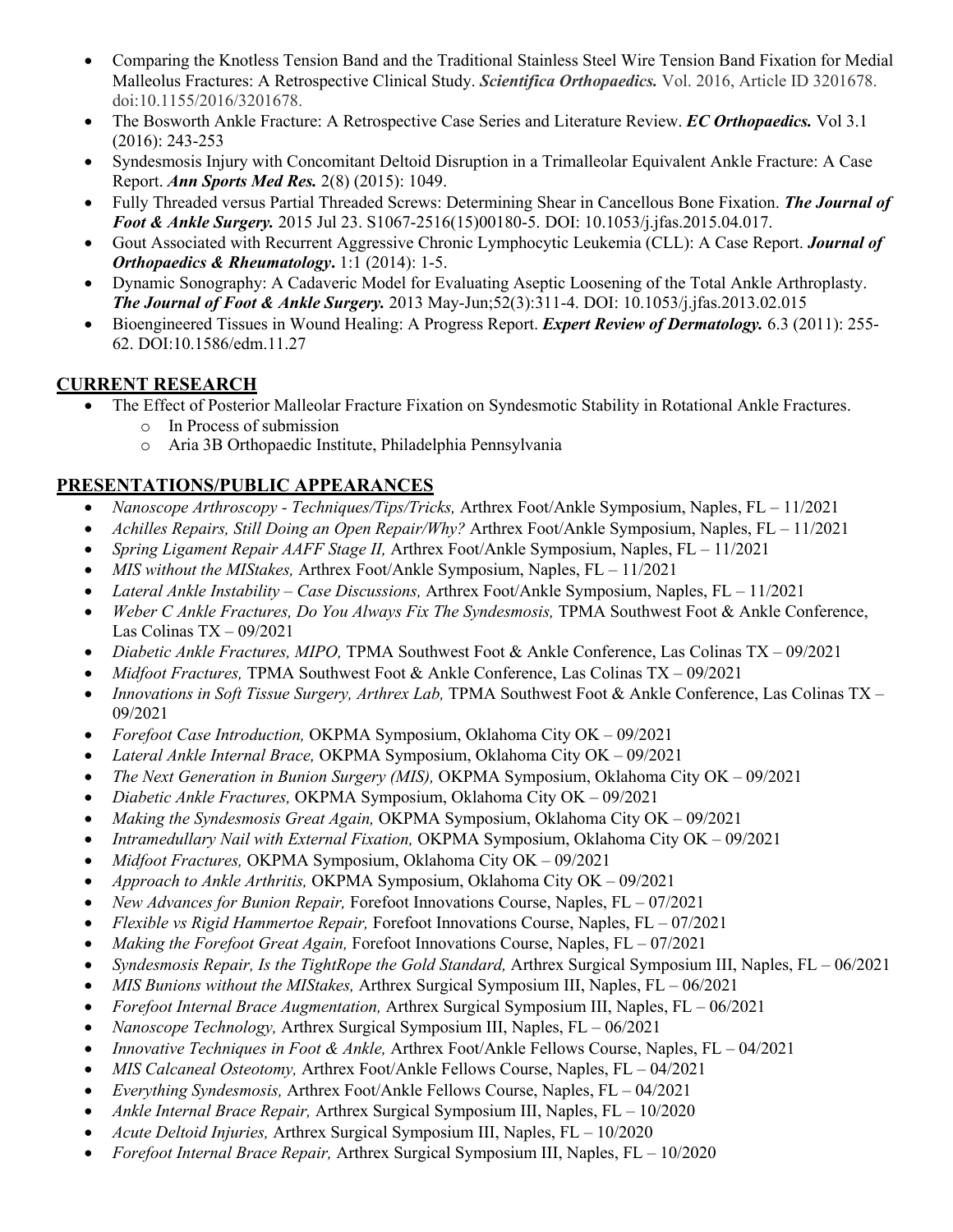- *Innovative Techniques in Foot/Ankle Surgery,* TPMA Southwest Virtual Foot & Ankle Conference, Frisco TX 9/2020
- *External Fixation indications over an IM nail,* Orthofix Fellows Course, San Antonio TX 02/2020
- *External Fixation Biomechanics,* Orthofix Focused Surgeon Training, Lewisville TX 11/2019
- *External Fixation indications over an IM nail,* Orthofix Focused Surgeon Training, New Orleans LA 02/2019
- *TibioTaloCalcaneal Intramedullary Nail Fixation Techniques,* Orthofix Training Course, Lewisville TX 11/2019
- *External Fixation indications for Complex Foot/Ankle Surgery,* Orthofix Training Course, Lewisville TX 11/2019
- *External Fixation Biomechanics,* Orthofix Training Course, Lewisville TX 11/2019
- *Biologics in Foot & Ankle Surgery,* Wright Medical Didactic, OKC OK 10/2019
- *The Latest Techniques in Foot/Ankle Surgery,* TPMA Southwest Foot & Ankle Conference, Frisco TX 09/2019
- *Natural History of Ankle Arthritis,* TPMA Southwest Foot & Ankle Conference, Frisco TX 09/2019
- *Plantar Lapdius Plating System,* Arthrex Surgeon Didactic/Dinner, OKC OK 06/2019
- *Forefoot Internal Brace,* Arthrex Surgeon Didactic/Dinner, OKC OK 06/2019
- *Lateral Ankle Instability/Peroneal Repair,* Arthrex Surgeon Didactic/Dinner, OKC OK 06/2019
- *DynaNite Staple Intervention/Need/Usage Foot/Ankle,* Arthrex Surgeon/Dinner, OKC OK 06/2019
- *Biologics in Foot & Ankle Surgery,* Wright Medical Didactic, Dallas TX 05/2019
- *Ankle Fusions in Charcot, When is an IM nail indicated,* Orthofix Residents Course, Ft Worth TX 04/2019
- *External Fixation indications over an IM nail,* Orthofix Residents Course, Ft Worth TX 04/2019
- *Lapdius Plating System,* Arthrex Texas Resident Course, Grapevine TX– 03/2019
- *Forefoot Internal Brace,* Arthrex Texas Resident Course, Grapevine TX– 03/2019
- *Ankle Internal Brace,* Arthrex Texas Resident Course, Grapevine TX– 03/2019
- *DynaNite Staple Intervention/Need/Usage Foot/Ankle,* Arthrex Texas Resident Course, Grapevine TX– 03/2019
- *Ankle Fusions in Charcot, When is an IM nail indicated,* Orthofix Fellows Course, New Orleans LA 02/2019
- *External Fixation indications over an IM nail,* Orthofix Fellows Course, New Orleans LA 02/2019
- *Plantar Lapdius Plating System,* Arthrex Surgeon Didactic & Mobile Lab/Dinner, Tulsa OK 01/2019
- *Forefoot Internal Brace,* Arthrex Surgeon Didactic & Mobile Lab/Dinner, Tulsa OK 01/2019
- *Lateral Ankle Instability/Peroneal Repair,* Arthrex Surgeon Didactic & Mobile Lab/Dinner, Tulsa OK 01/2019
- *DynaNite Staple Intervention/Need/Usage Foot/Ankle,* Arthrex Surgeon Didactic & Mobile Lab/Dinner, Tulsa OK – 01/2019
- *Plantar Lapdius Plating System,* Arthrex Surgeon Didactic & Mobile Lab/Dinner, Grapevine TX 10/2018
- *Forefoot Internal Brace,* Arthrex Surgeon Didactic & Mobile Lab/Dinner, Grapevine TX 10/2018
- *Lateral Ankle Instability/Peroneal Repair,* Arthrex Surgeon Didactic & Mobile Lab/Dinner, Grapevine TX 10/2018
- *DynaNite Staple Intervention/Need/Usage Foot/Ankle,* Arthrex Surgeon Didactic & Mobile Lab/Dinner, Grapevine TX – 10/2018
- *Plantar Lapdius Plating System,* Oklahoma Medical Spring Symposium Conference, OKC OK 05/2018
- *Forefoot Internal Brace,* Oklahoma Medical Spring Symposium Conference, OKC OK 05/2018
- *DynaNite Staple Intervention/Need/Usage Foot/Ankle,* Oklahoma Medical Spring Symposium Conference, OKC  $OK - 05/2018$
- *Lateral Ankle Instability/Peroneal Repair,* Oklahoma Medical Spring Symposium Conference, OKC OK 05/2018
- *Lateral Ankle Instability/Internal Brace,* Arthrex Fellows Course, Naples, FL 04/2018
- *Forefoot Internal Brace/Hammertoe Repair,* Arthrex Fellows Course, Naples, FL 04/2018
- *Plantar Plating System,* OKPMA Conference, Tulsa OK 10/2017
- *Spring Ligament Repair for Stage II FlatFoot Deformity,* OKPMA Conference, Tulsa OK 10/2017
- *Midsubstance Speed Bridge for Achilles Tendon Tears,* OKPMA Conference, Tulsa OK 10/2017
- *Plantar Plating System,* OKPMA Conference, Tulsa OK 10/2017
- *Insertional Achilles Tendonitis,* OKPMA Conference, Tulsa OK 10/2017
- *Medial Ankle Instability,* OKPMA Conference, Tulsa OK 10/2017
- *Lateral Ankle Instability,* OKPMA Conference, Tulsa OK 10/2017
- *Forefoot Internal Brace/Hammertoe Repair,* OKPMA Conference, Tulsa OK 10/2017
- *Complete Foot Set Options,* OKPMA Conference, Tulsa OK 10/2017
- *Hallux Varus Deformity, Arthrex Lab,* TPMA Southwest Foot & Ankle Conference, Frisco TX 09/2017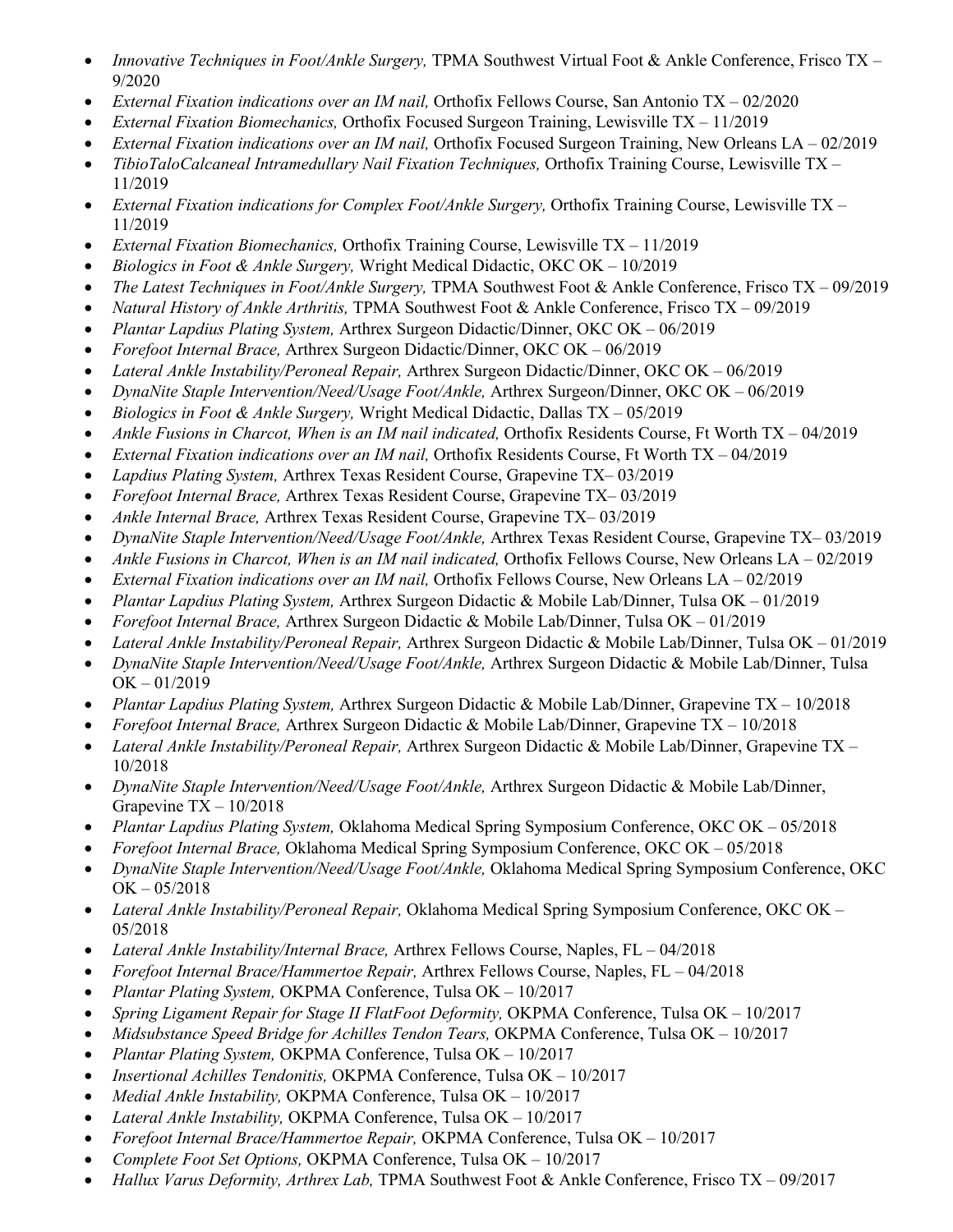- *Plantar Plate Dysfunction, Arthrex Lab,* TPMA Southwest Foot & Ankle Conference, Frisco TX 09/2017
- *Tendon Lacerations: From the ER to PT, What are the Options,* TPMA Southwest Foot & Ankle Conference, Frisco TX – 09/2017
- *Lisfranc Fractures, Compartment Syndrome,* TPMA Southwest Foot & Ankle Conference, Frisco TX 09/2017

• *Arthroscopically Assisted Fracture Surgery,* TPMA Southwest Foot & Ankle Conference, Frisco TX – 09/2017

- *International Limb Lengthening & Reconstruction Society Congress, External Ring Fixator over Intramedullar Nail,* Miami FL – 12/2015
- *Foot & Ankle Injuries in the Athlete,* Aria Family Medicine Conference, Philadelphia PA 11/2015
- *Foot & Ankle Injuries in the Athlete,* Aria Sports Fellows Conference, Philadelphia PA 11/2015
- *Comparing the Knotless Tension Band and the Traditional Stainless Steel Wire Tension Band Fixation for Medial Malleolus Fractures: A Retrospective Clinical Study*, Aria Health Conference, Philadelphia PA – 10/2015
- *Osteochondral Lesions of the Talus: Revisiting a Classic Injury,* Podiatry Institute Seminar, Insights & Advancements in Foot & Ankle Surgery, Atlantic City NJ – 10/2015
- *Comparing the Knotless Tension Band and the Traditional Stainless Steel Wire Tension Band Fixation for Medial Malleolus Fractures: A Retrospective Clinical Study*, Louis Levy Symposium on Orthopaedic Surgery, Fort Worth TX – 06/2015
- *Fully Threaded vs Partially Threaded Screws: Determining Shear in Cancellous Bone Fixation Manuscript*, JPS  $9<sup>th</sup>$  Annual Research Day, Fort Worth TX – 06/2015
- *Dynamic Sonography: A Cadaveric Model for Evaluating Aseptic Loosening of the Total Ankle Arthroplasty*, JPS  $9<sup>th</sup>$  Annual Research Day, Fort Worth TX – 06/2015
- *Fully Threaded vs Partially Threaded Screws: Determining Shear in Cancellous Bone Fixation Manuscript*, ACFAS Annual Scientific Conference, Phoenix AZ – 02/2015
- *The Bosworth Fracture-Dislocation,* Louis Levy Symposium on Orthopaedic Surgery, Fort Worth TX 06/2014
- *Foot/Ankle Degloving Injuries*, Texas Podiatry Medical Foundation Conference, Bandera TX 04/2012

#### **LEADERSHIP EXPERIENCE**

| <b>ACFAS ASC Committee/Faculty</b><br>$\bullet$                                           | $2021 -$ Present |
|-------------------------------------------------------------------------------------------|------------------|
| Limb Salvage Medical Director, LifeCare Hospital<br>$\bullet$                             | $2018 - 2021$    |
| Attending Surgeon, JPS Residency Program<br>$\bullet$                                     | $2016 - 2018$    |
| Attending Surgeon/Trauma Consultant, Jefferson Aria 3B Orthopaedic Institute<br>$\bullet$ | $2015 - 2016$    |
| Chief Resident, Foot/Ankle, Dept of Orthopaedic Surgery, JPS Hospital/Trauma Center<br>٠  | $2014 - 2015$    |
| Pi Delta Honor Society President<br>$\bullet$                                             | $2011 - 2012$    |
| <b>ACFAS Student Body Vice President</b><br>$\bullet$                                     | $2010 - 2011$    |
| Arizona Podiatric Medical Students Association President (AzPMSA)<br>$\bullet$            | $2010 - 2011$    |
| Officer (2 <sup>nd</sup> Lt) United States Air Force (USAF)<br>$\bullet$                  | $2005 - 2006$    |
| Squadron Commander, Baylor University, AFROTC<br>$\bullet$                                | $2005 - 2006$    |
| Regimental Operations Officer $(3rd$ in Command), NMMI (Prep Academy)<br>$\bullet$        | $2002 - 2003$    |
| <b>HONORS &amp; AWARDS</b>                                                                |                  |
| Southlake Style "Top Doctor" Selection, Area Physicians Chosen by Peers<br>$\bullet$      | 2021             |
| Fort Worth Magazine "Top Doctor" Selection, Area Physicians Chosen by Peers<br>$\bullet$  | 2021             |
| Fort Worth Magazine "Doctors Worth Knowing"<br>$\bullet$                                  | 2020             |
| Fort Worth Magazine "Top Doctor" Selection, Area Physicians Chosen by Peers<br>$\bullet$  | 2020             |
| Fort Worth Magazine "Doctors Worth Knowing"<br>$\bullet$                                  | 2019             |
| Fort Worth Magazine "Top Doctor" Selection, Area Physicians Chosen by Peers<br>$\bullet$  | 2019             |
| Fort Worth Magazine "Top Doctor" Selection, Area Physicians Chosen by Peers<br>$\bullet$  | 2017             |
| Kathleen M. Stone AZPod Leadership Award, MWU<br>$\bullet$                                | 2012             |
| Kaiser Permanente Northern California Medical Student Scholarship<br>$\bullet$            | 2011             |
| Johnson & Johnson Wound Management Scholarship, MWU<br>$\bullet$                          | 2010             |
| ACFAS Merz-Scholarship, MWU<br>$\bullet$                                                  | 2010             |
| Honorable Discharge, United States Air Force (USAF)<br>$\bullet$                          | 2006             |
| Presidential Scholarship, Baylor University<br>$\bullet$                                  | $2003 - 2006$    |
| Alpha Epsilon Delta Pre-Med Honor Society, Baylor University<br>$\bullet$                 | $2003 - 2006$    |
| Phi Theta Kappa Honor Society Century Scholar, NMMI<br>$\bullet$                          | 2003             |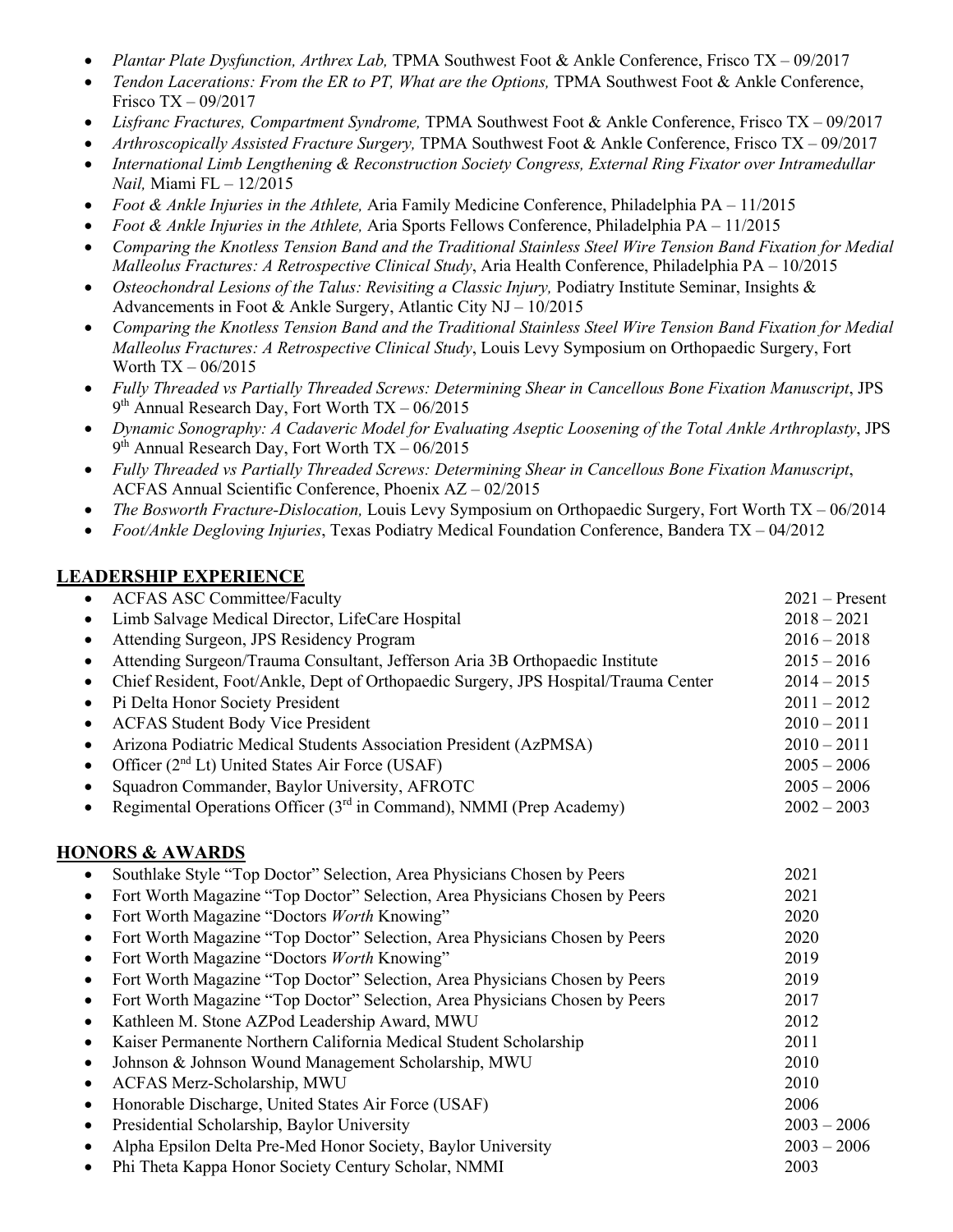| ٠         | Scott Leadership & Honor Scholarship, NMMI                                                  | 2003             |
|-----------|---------------------------------------------------------------------------------------------|------------------|
|           | Scholar Athlete of the Year, NMMI                                                           | 2003             |
|           | Best New Cadet, NMMI                                                                        | 2001             |
| $\bullet$ | Full Athletic Basketball Scholarship, NMMI                                                  | $2001 - 2003$    |
|           | HUMANITARIAN SERVICE/MEDICAL MISSION OPPORTUNITIES                                          |                  |
| $\bullet$ | Texas Podiatry Medical Foundation Medical Mission, San Miguel de Allende Mexico             | 08/2013          |
|           | PROFESSIONAL SOCIETY & ACADEMIC MEMBERSHIPS                                                 |                  |
| $\bullet$ | Fellow American College of Foot and Ankle Surgeons (FACFAS)                                 | $2019 -$ Present |
| $\bullet$ | American College of Foot and Ankle Surgeons Member (ACFAS)                                  | $2012 -$ Present |
| $\bullet$ | American Podiatric Medical Association Member (APMA)                                        | $2012$ – Present |
|           | Texas Podiatric Medical Association Member (TPMA)                                           | $2012$ – Present |
|           | <u>COURSES-SEMINARS ATTENDED</u>                                                            |                  |
| $\bullet$ | Arthrex Orthopedic Innovation & Technology Forum (OTIF), Naples FL                          | 10/2021          |
| $\bullet$ | TPMA Annual Meeting, Las Colinas TX                                                         | 09/2021          |
| ٠         | OKPMA Annual Meeting, Oklahoma City OK                                                      | 09/2021          |
| ٠         | ACFAS Annual Scientific Conference, Las Vegas NV                                            | 05/2021          |
| $\bullet$ | ACFAS Annual Scientific Conference Billing & Coding Course, Las Vegas NV                    | 05/2021          |
| ٠         | TPMA Annual Meeting - Virtual, Fort Worth TX                                                | 09/2020          |
| ٠         | Arthrex East Coast Summit, Naples FL                                                        | 01/2020          |
| ٠         | Arthrex Orthopedic Innovation & Technology Forum, Naples FL                                 | 10/2019          |
| ٠         | TPMA Annual Meeting, Frisco TX                                                              | 09/2019          |
| ٠         | Arthrex MIS Minimally Invasive Surgery Course, Naples FL                                    | 05/2019          |
| ٠         | ACFAS Annual Scientific Conference, New Orleans LA                                          | 02/2019          |
| ٠         | Wright Medical Advances in Foot & Ankle Surgery, New York NY                                | 11/2018          |
| ٠         | Arthrex Surgical Podiatry Futures Forum III, Naples FL                                      | 11/2018          |
| $\bullet$ | Oklahoma Medical Spring Symposium, Oklahoma City OK,                                        | 05/2018          |
| ٠         | ACFAS Annual Scientific Conference, Nashville TN                                            | 03/2018          |
| $\bullet$ | FORE, Current Solutions in Orthopedic Foot & Ankle Surgery, Tampa FL                        | 02/2018          |
| $\bullet$ | Integra Cadance Total Ankle Replacement Course, Fort Worth TX                               | 11/2017          |
| $\bullet$ | Wright Medical Advances in Foot & Ankle Surgery, New York NY                                | 11/2017          |
|           | OKPMA Annual Meeting, Tulsa OK                                                              | 10/2017          |
| $\bullet$ | TPMA Annual Meeting, Frisco TX                                                              | 09/2017          |
| $\bullet$ | Integra Flap Course, Portland OR                                                            | 08/2017          |
| ٠         | Orthofix Advanced Flap Surgery Techniques, Chicago IL                                       | 08/2017          |
| ٠         | Wright Medical Inbone II/Infiniti/Prophecy Total Ankle Replacement Course, Memphis TN       | 04/2017          |
| ٠         | Arthrex Foot/Ankle Course, Naples FL                                                        | 01/2017          |
| ٠         | TPMA Annual Meeting, Frisco TX                                                              | 09/2016          |
| ٠         | Stryker/STAR Total Ankle Replacement, Philadelphia PA                                       | 06/2016          |
| ٠         | Arthrex Fellows Course, Naples FL                                                           | 03/2016          |
| ٠         | Zimmer/Biomet Current Concepts in Total Ankle Replacement, Plano TX                         | 02/2016          |
| ٠         | ACFAS Annual Scientific Conference, Austin TX                                               | 02/2016          |
| ٠         | Stryker Fellows Course, Las Vegas NV                                                        | 01/2016          |
| ٠         | Podiatry Institute Seminar, Insights & Advancements in Foot/Ankle Surgery, Atlantic City NJ | 10/2015          |
| ٠         | Louis Levy Symposium on Orthopaedic Surgery, Fort Worth TX                                  | 06/2015          |
| ٠         | Complete Total Ankle Replacement Course, Newport RI                                         | 05/2015          |
| $\bullet$ | Stryker Residents Course, Chicago IL                                                        | 04/2015          |
| ٠         | ACFAS Annual Scientific Conference, Phoenix AZ                                              | 02/2015          |
| ٠         | TPMA Annual Meeting, Frisco TX                                                              | 09/2014          |
| ٠         | Louis Levy Symposium on Orthopaedic Surgery, Fort Worth TX                                  | 06/2014          |
| ٠         | Orthofix Advanced Hospital Based Training, Texas Scottish Rite Hospital, Dallas TX          | 05/2014          |
| $\bullet$ | Orthofix Advanced Hospital Based Training, St. Franciscan Hospital, Seattle WA              | 05/2014          |